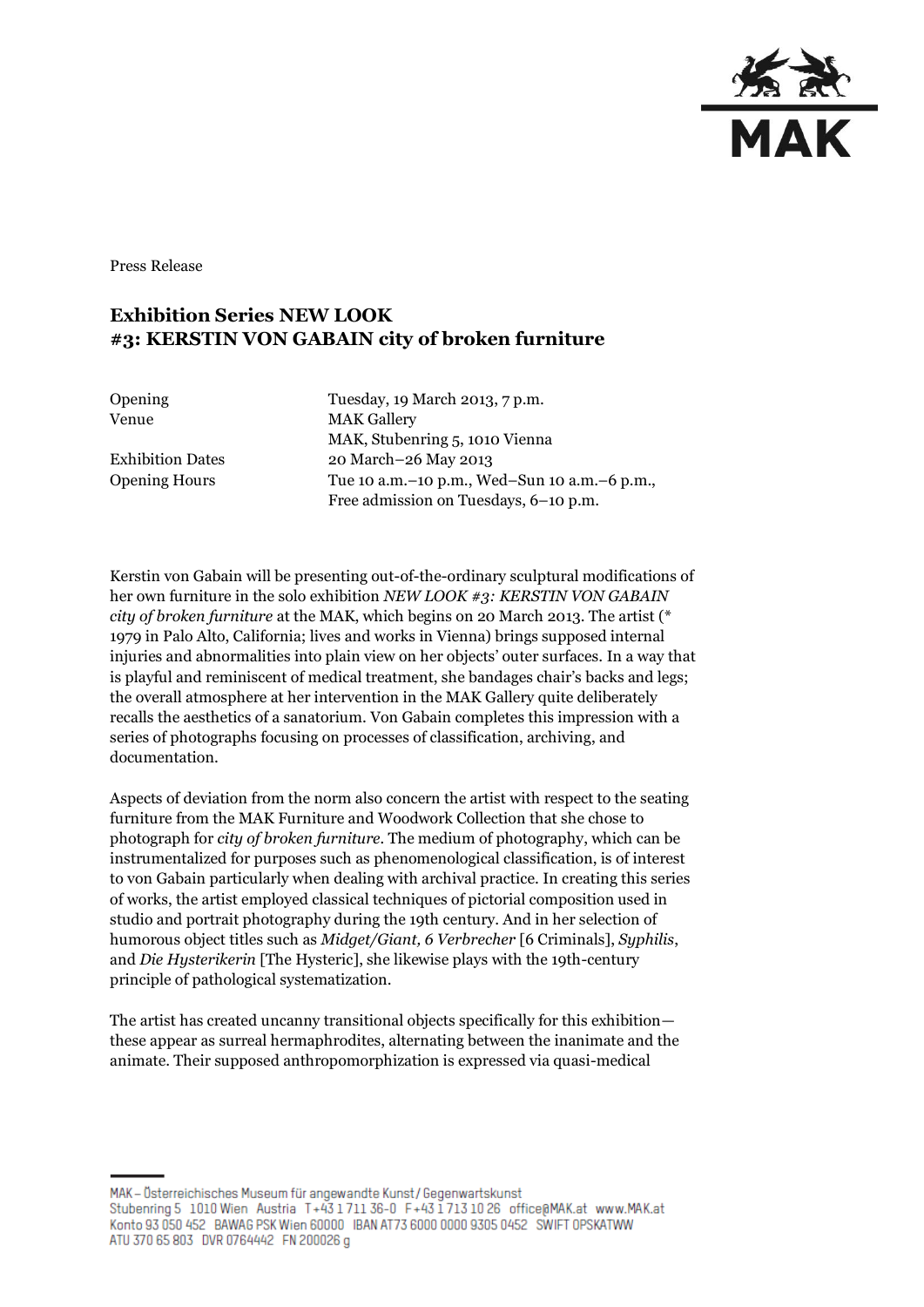

procedures, symptom-specific titles and a stringently stylized photographic gaze. The humanity, liveliness, and domestication of cultural goings-on in an institutional setting are phenomena that receive consistent attention throughout von Gabain's artistic work and photographic practice.

*KERSTIN VON GABAIN city of broken furniture* is the third solo presentation in the MAK exhibition series *NEW LOOK,* in which four Vienna-based artists deal with ways of defining and presenting applied art. This series was kicked off with the exhibition *BENJAMIN HIRTE the classic mob ballet* (12 September–25 November 2012), followed by *KATHI HOFER craftivism* (19 December 2012–3 March 2013); the concluding exhibition will feature Verena Dengler, who is to show her work in the MAK Gallery from 19 June to 6 October 2013.

An exhibition talk with Kerstin von Gabain and curator Janina Falkner will take place on Tuesday, 9 April 2013 at 6 p.m. in the MAK Gallery.

Press materials and images are available for download at [www.MAK.at/presse.](http://www.mak.at/presse)